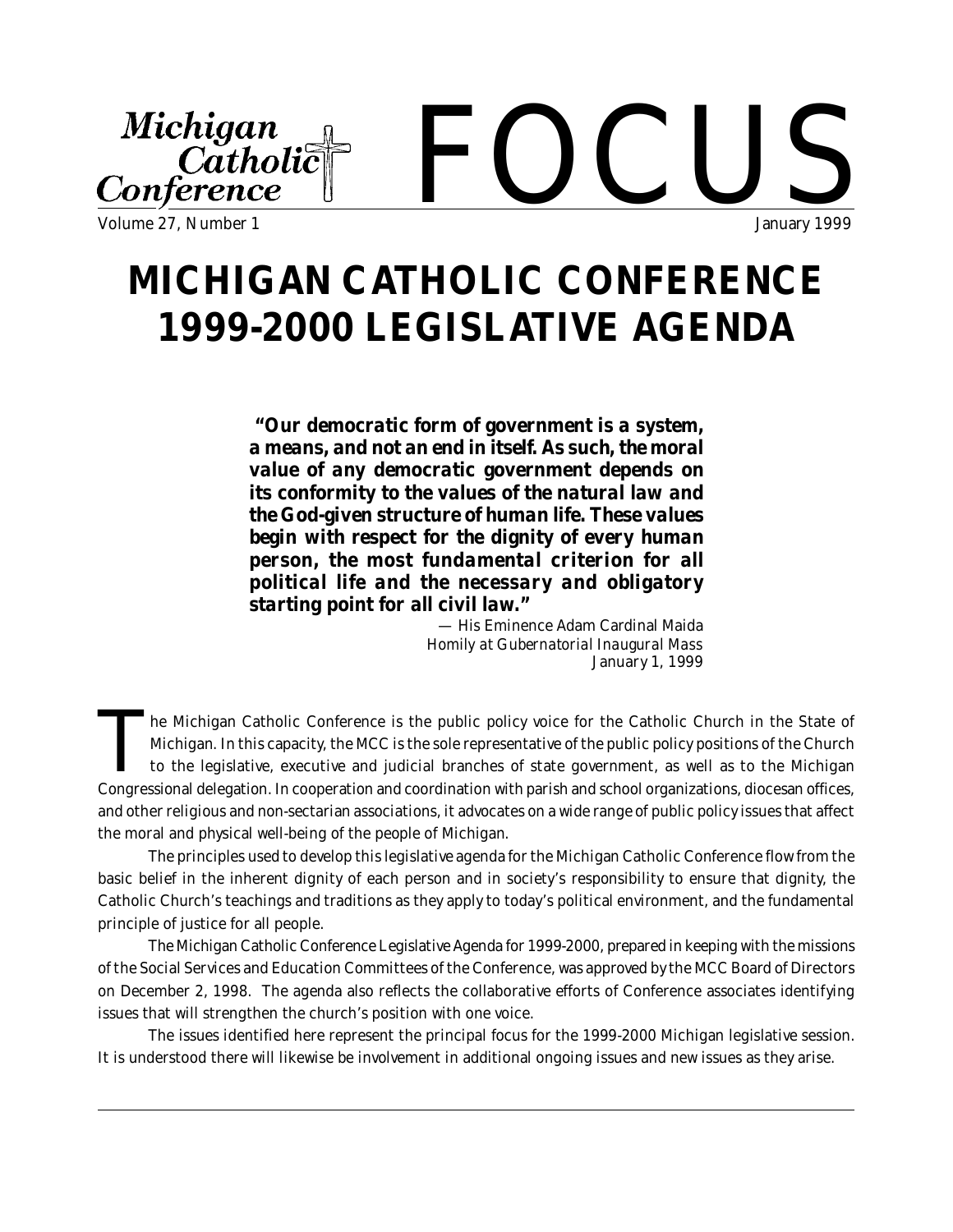## **Children and Families**

Policies and state programs must support the stability of families. While no government can love a child and no policy can substitute for a family's care, government can either support or undermine families as they cope with the moral, social, and economic stresses of caring for children and holding families together. The emphasis on continued welfare reform should be reducing poverty and dependency and must be done in concert with protecting human life and human dignity. The Michigan Catholic Conference will advocate for policies which strengthen family life while preserving a safety net for the vulnerable.

#### **Priority Issues:**

- ◆ Strengthen Family Life
- ◆ Children in Poverty
- ◆ Hunger
- ◆ Housing

## **Education**

The Catholic Church is committed to ensuring that all of Michigan's children obtain a quality education, regardless of where that education takes place. This commitment to excellence in education means that the Michigan Catholic Conference will continue to work for a just educational system where the right of parents to choose the educational setting which is best for their children is recognized and that all students are able to learn in safe, nurturing environments.

To this end, the Michigan Catholic Conference will support initiatives which recognize parental rights, make better use of the state's limited resources, or improve all of Michigan's schools by making them safer. The MCC will also advance the principle that non-public school students and professional staff have the right and opportunity for equitable participation in all federal government programs administered by the State Department of Education, especially those which address the needs of the educationally, economically, and socially disadvantaged. Conversely, MCC will oppose any efforts to undermine the gains made by parents who choose to educate their children outside the traditional public school setting, or represent frivolous regulation or intrusive government intervention into the lives of non-public school parents and students.

### **Priority Issues:**

- ◆ Educational Choice
- ◆ Removing the Cap on Charter Schools
- ◆ Safe and Adequate Transportation for All Students
- ◆ Appropriate Distribution of Federal Program Dollars
- ◆ End to the Constitutional Ban on Aid to Non-Public Schools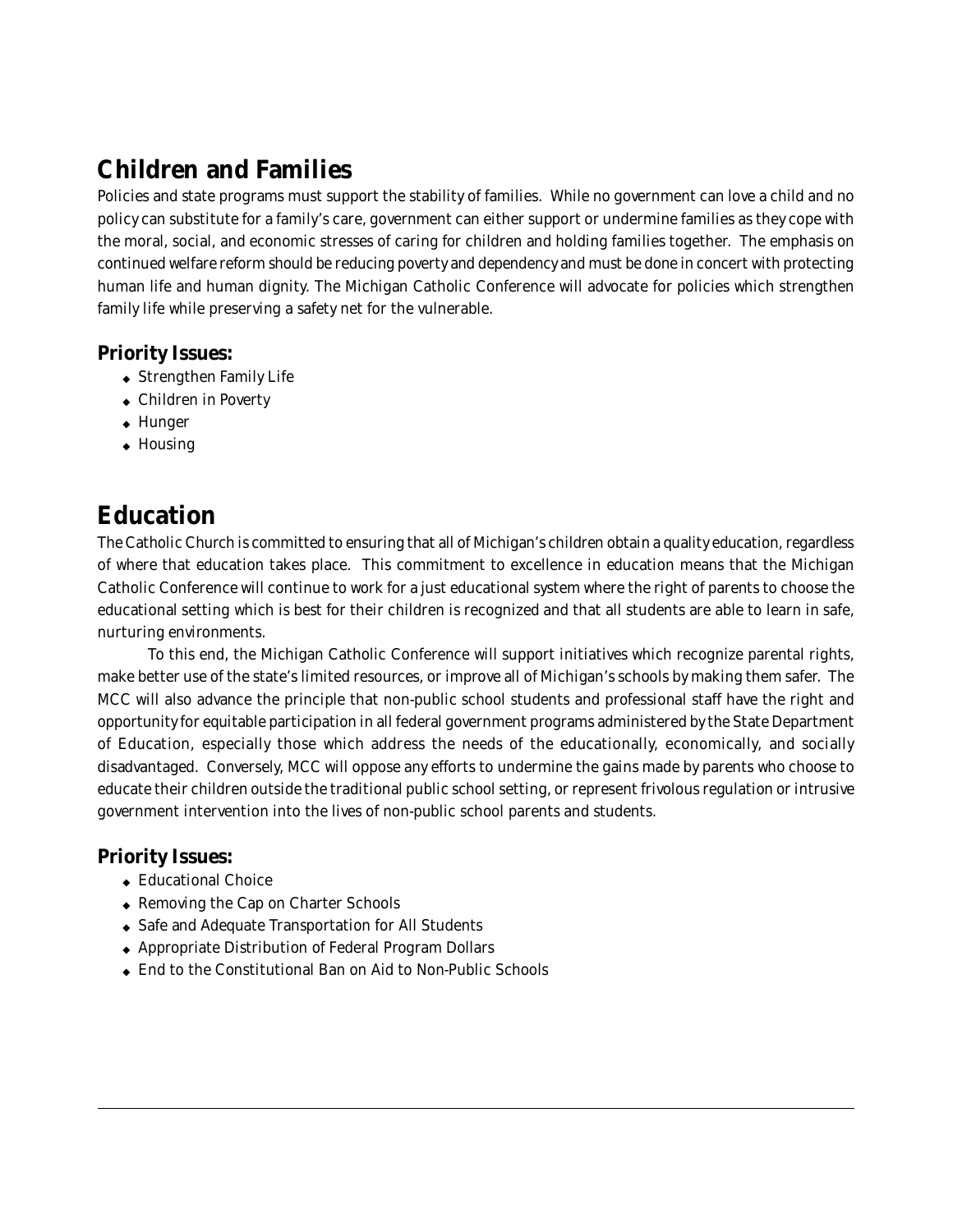# **Health**

Health care must be promoted and supported by the cooperative efforts of the public and private sectors for the good of the individual and society as a whole. The Michigan Catholic Conference holds that necessary health services are a provision rooted in a basic human right. Any reform must be premised in a belief in this basic human right and hold to the consciences of individuals and institutions.

#### **Priority Issues:**

- ◆ Access to Basic Health Care Services
- ◆ Pain Management
- ◆ Hospice Care
- ◆ Community-Based Public and Mental Health Systems

### **Life**

All human life is sacred. Consistent with this belief is the commitment to the legal protection for human beings from the unborn to the dying. State policy should ban the barbaric practice of partial-birth abortion, should prohibit public expenditures for abortion, and should stand firm with the ban on assisted suicide. Conversely the death penalty, in any form or fashion, must be opposed as a direct attack on human life. While society has a right to protect itself, there are better approaches to protecting people from violent crime than state sanctioned killing. As the single most influential institution in society maintaining a consistent pro-life ethic, the Catholic Church will continue to address these issues with reason and passion.

### **Priority Issues:**

- ◆ Abortion
- ◆ Death Penalty
- ◆ Assisted Suicide

### **Taxation and Finance**

All state economic decisions and tax policies must be judged in light of whether they protect or undermine the dignity of the human person. Decisions regarding these issues must flow from sound policies based on the principle of distributive justice. The Michigan Catholic Conference will advocate for a human services budget which continues to strengthen Michigan families and for a state Earned Income Tax Credit that ensures that working families will not have to raise their children in poverty. In addition, the MCC will continue its advocacy against the unfair burden of taxation upon Church entities through direct taxation or the imposition of fees, for these dollars are best used for the purposes for which they were donated and should not be seized by the state or local government.

### **Priority Issues:**

- ◆ Michigan State Budget
- ◆ Tax Policy
- ◆ Maintenance of the tax-exempt status of not-for-profit organizations